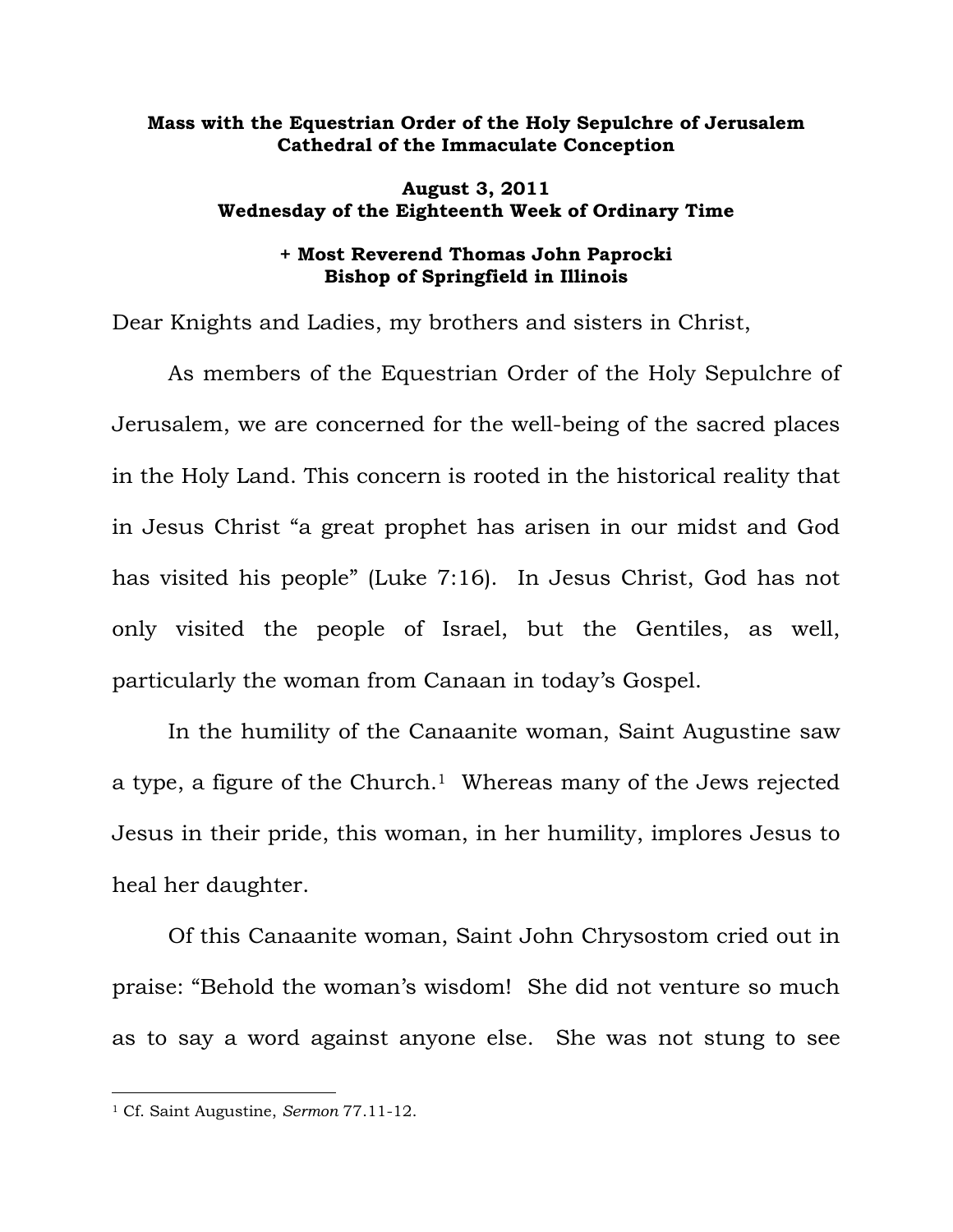others praised, nor was she indignant to be reproached. Behold her constancy."2 She did not argue with the Lord, but accepted the truth of his words.

 She knew that the Gentiles - from which she came - lived like dogs in an unclean manner barking at their false gods.3 Yet whereas many of the Jews did not recognize Jesus' divinity, she did, and begged him only for the crumbs others refused to eat. Because of her humility, the Lord answers her request.

 Reflecting on the healing of the woman's daughter, Saint John Chrysostom asks,

"Do you see how this woman, too, contributed not a little to the healing of her daughter? For note that Christ did not say, 'Let your little daughter be made whole,' but 'Great is your faith, be it done for you as you desire.' These words were not uttered at random, nor were they flattering words, but great was the power of her faith, and for our learning."4

We must learn from her example; we must learn ever anew the value and strength of a humble faith. She knew the truth of the words of Saint James: "The prayer of a righteous man has great power in its effects" (James 5:16).

 $\overline{a}$ 

<sup>2</sup> Saint John Chrysostom, *The Gospel of Matthew, Homily* 52.3. In *Ancient Christian Commentary on Scripture, New Testament Vol. Ib: Matthew 14-28*, Manlio Simonetti et al, eds. (Downers Grove, Illinois: Inter Varsity Press, 2002), 30.

<sup>3</sup> Cf. Epiphanius the Latin, *Interpretation of the Gospels*, 58. 4 Saint John Chrysostom, *Ibid*.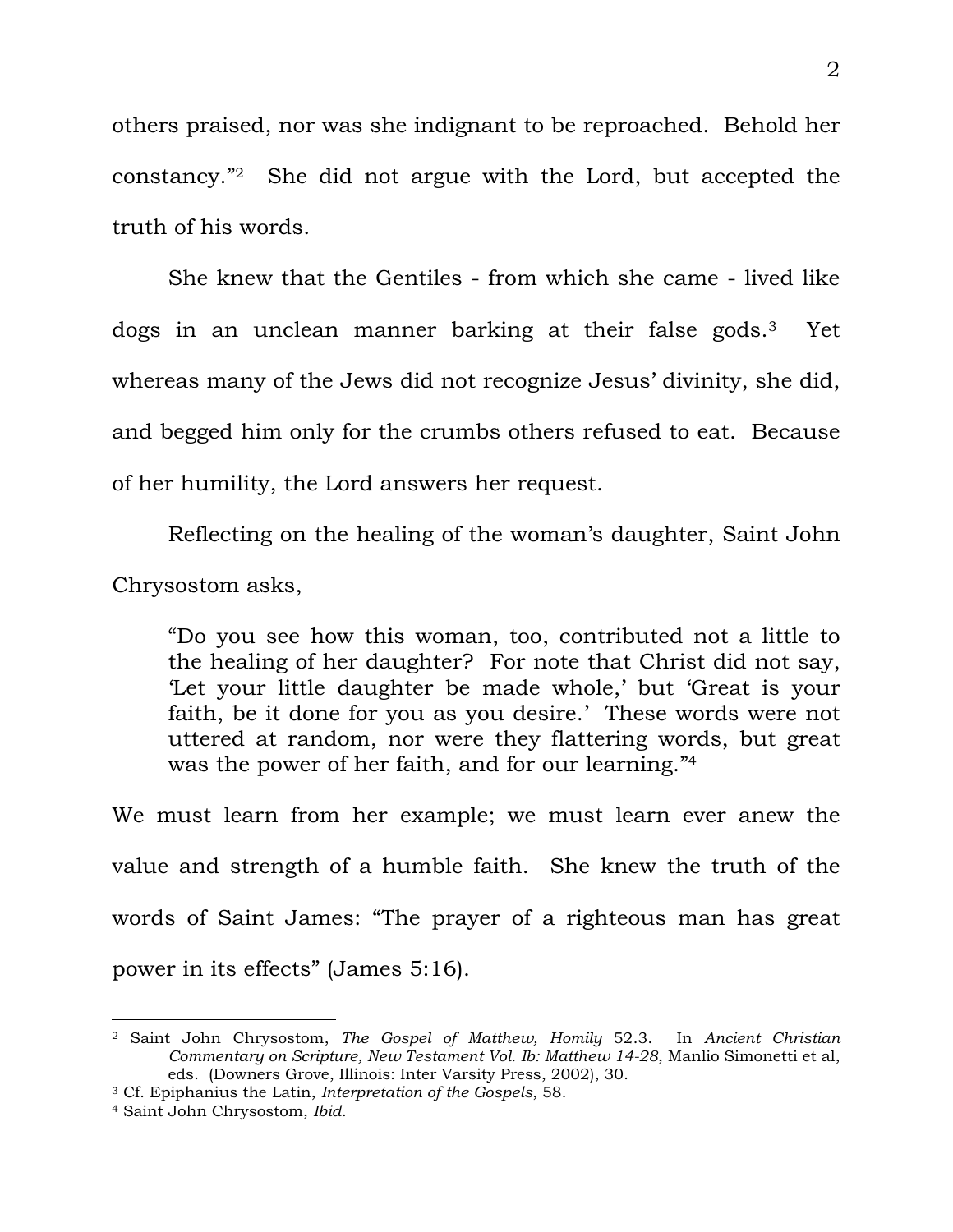For this reason His Holiness the Pope has given to our Equestrian Order two principle tasks: first, to foster the practice of the Christian life in the modern world; and, second, to preserve the faith in the Holy Land.

 This first task of fostering the practice of the faith in the modern world must always begin with each individual Knight and Lady of the Equestrian Order of the Holy Sepulchre of Jerusalem as we seek to growth in faith, hope and love. Each of us must beg the Lord's mercy as we call out to him, "We have sinned, we and our fathers; we have committed crimes; we have done wrong" (Psalm 106:6). We must not forget his works; we must wait for his counsel; we must not give in to cravings in the deserts of our lives and we must fight to resist temptation (see Psalm 106:13-14).

 If we seek to live in this way we will remember the wondrous deeds of the Lord and our humility will deepen as we see the reality of who we are. We will learn ever more clearly the wisdom of Saint Francis of Assisi who often said, "What a man is in the eyes of God, that he is and nothing more."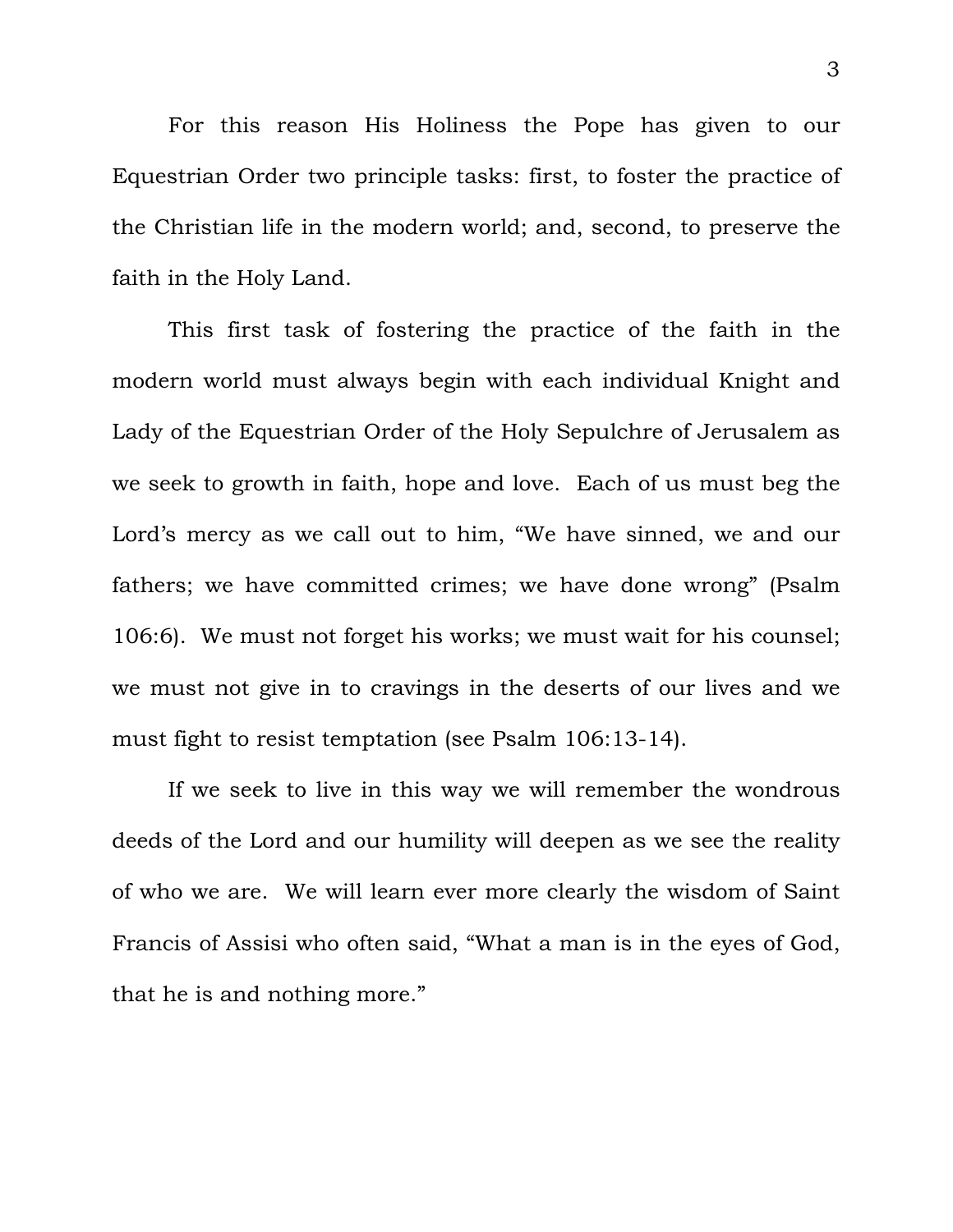Following the humility of the Canaanite woman and growing in holiness and righteousness, our prayers, too, will be powerful in their effects as we pray for peace and for our brothers and sisters in the Holy Land.

 This desire to grow daily in holiness is incumbent upon every member of the faithful, but especially upon the Knights and Ladies of the Equestrian Order. Membership in our Order should, in the words of Blessed Pope John Paul II, "make you feel more and more the burden and responsibility of distinguishing your toil with an exemplary Christian life with consistent and generous adherence to Christ and to the Church. In this way," the Pope said, "you will give before the world the best confirmation of the reason for its existence and activity." I, too, urge you to distinguish yourselves in this way so that more men and women might be added to our Equestrian Order.

 As our membership increases, so, too, will our holiness and our ability to help foster the faith of Jesus Christ in the Holy Land and to lend our prayers and financial support to our often persecuted brothers and sisters living in Jerusalem and in the surrounding environs.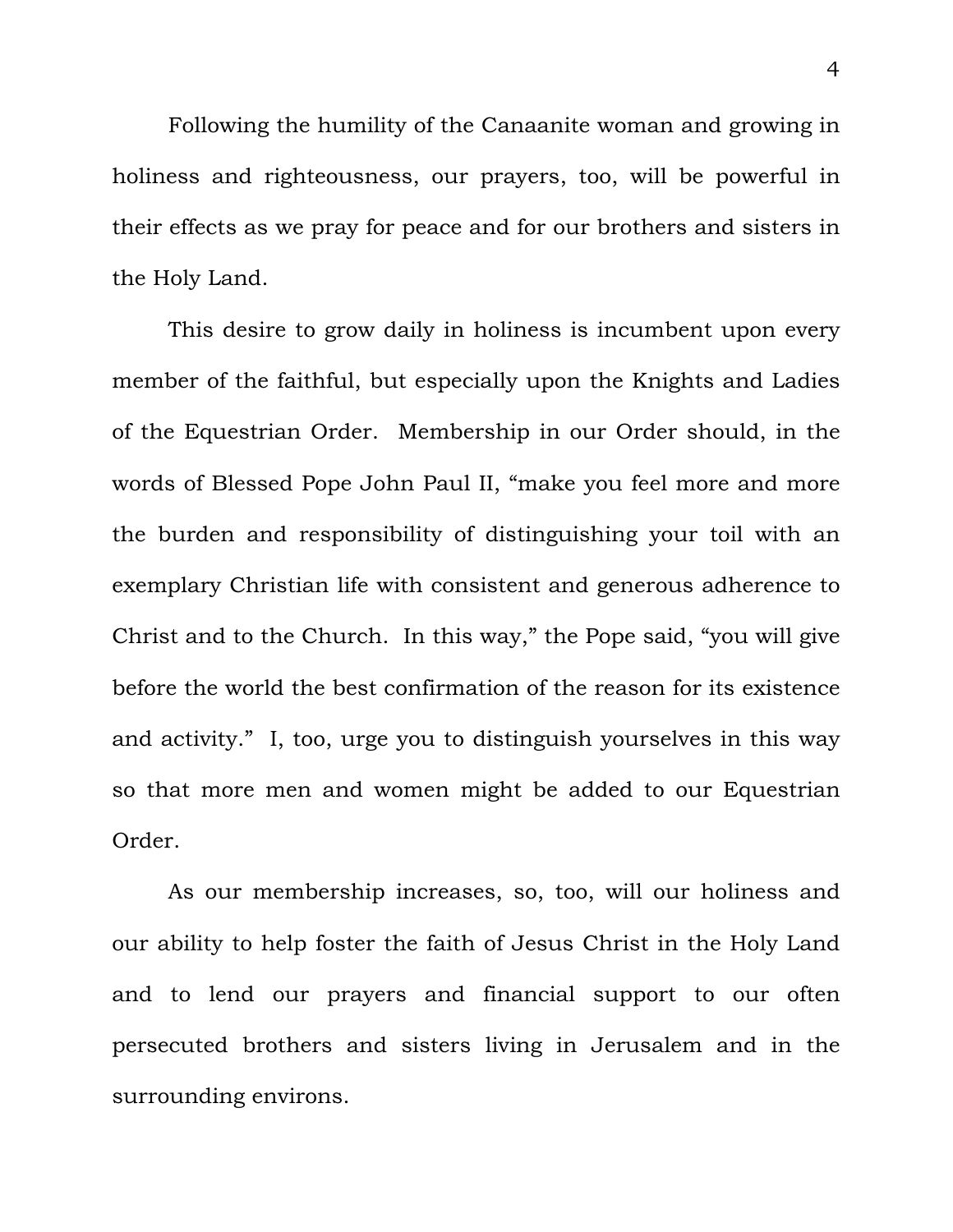Even Israel's government is concerned about the dwindling number of Christians in the Middle East, according to Israeli Ambassador to the United States Michael Oren. "We are the cradle of faith," he said, "so faith plays a role in our diplomacy as well."

When questioned about the future of Christianity in the region, the Ambassador pointed to his work as church advisor for Yitzhak Rabin, the Israeli Prime Minister who was assassinated in 1995. "I have a very personal attachment to the issue," he said. "The Middle East is hemorrhaging Christians."

According to Ambassador Oren, the Christian population of the region, which has been there for 2,000 years, "is dwindling and dwindling fast as a result of violence, intolerance and attacks." Pointing to the growing number of attacks on Christians in Iraq, Egypt and Lebanon, he characterized the trend as "an event of historic importance and of immense tragedy."

"The Christian communities in the Middle East are the natural bridge between a complex and troubled area," Oren said, "and the